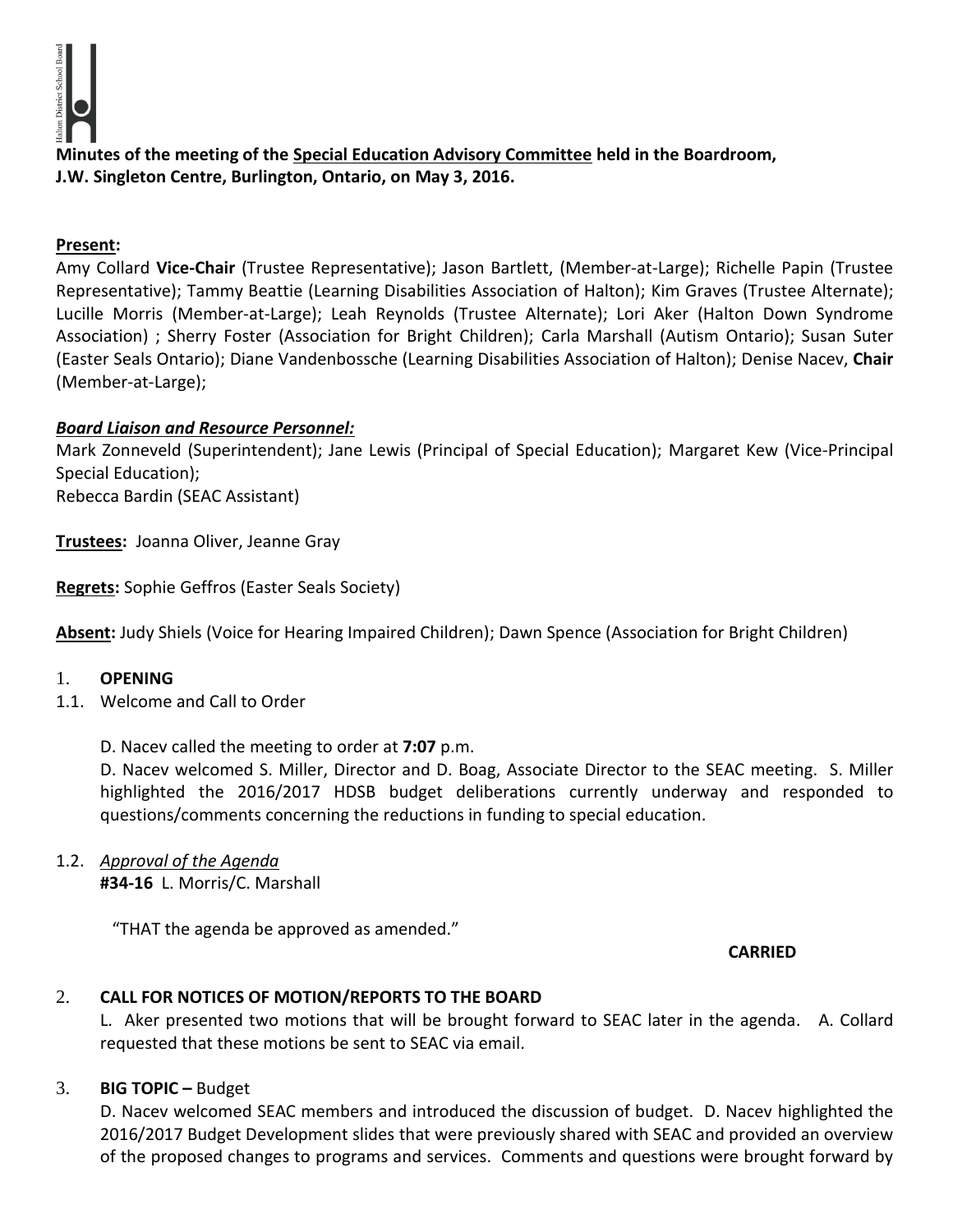SEAC. M. Zonneveld responded to SEAC comments/questions/concerns and discussion ensued amongst the group.

M. Zonneveld confirmed that the addition of the Communication Classes would be funded through the cancellation of the ELDC classes.

S. Suter responded that the main concern is that there are 17.5 cuts in direct support positions.

S. Miller commented that the capacity building of staff will support the proposed changes.

D. Vandenbossche brought forward a prepared statement regarding the Learning Centre and potential closing – see attached.

A Collard is in support of D. Vandenbossche's request regarding an option of phasing out the Learning Centre. S. Miller responded that this is a challenging request as the funding necessary for capacity building would be made available through the reductions.

D. Nacev reviewed answers to previously asked questions and clarifying questions with SEAC. Discussion ensued amongst SEAC, members requested additional information as to what the alternative supports would look like.

D. Nacev concluded that as a group SEAC does not support reductions to Special Education Services and asked the members for suggestions to bring forward during her presentation on May 4, 2016 to the Board.

J. Bartlett would prefer to see reductions in other areas.

S. Suter would like a plan to be brought forward to SEAC

S. Foster feels that SEAC has not been given enough information to support or suggest any reductions.

## *Motion to waive the rules*

 **#35-16** C. Marshall/D. Vandenbossche

## **CARRIED**

SEAC recommends to the Board of Trustees that:

A full review of special education programs and services in the Halton District School Board be done by a qualified outside agency (s) to look at best practice in delivering programs and services to students with special education needs within the HDSB.

## AND THAT

this review include consultation with all stakeholders groups within the HDSB, including, but not limited to, Teachers, administrators, SERTs, SLP, Psych. Ed., CYC, SW, SERTs, Trustees, SEAC, Student Services, parents/guardian and students.

AND THAT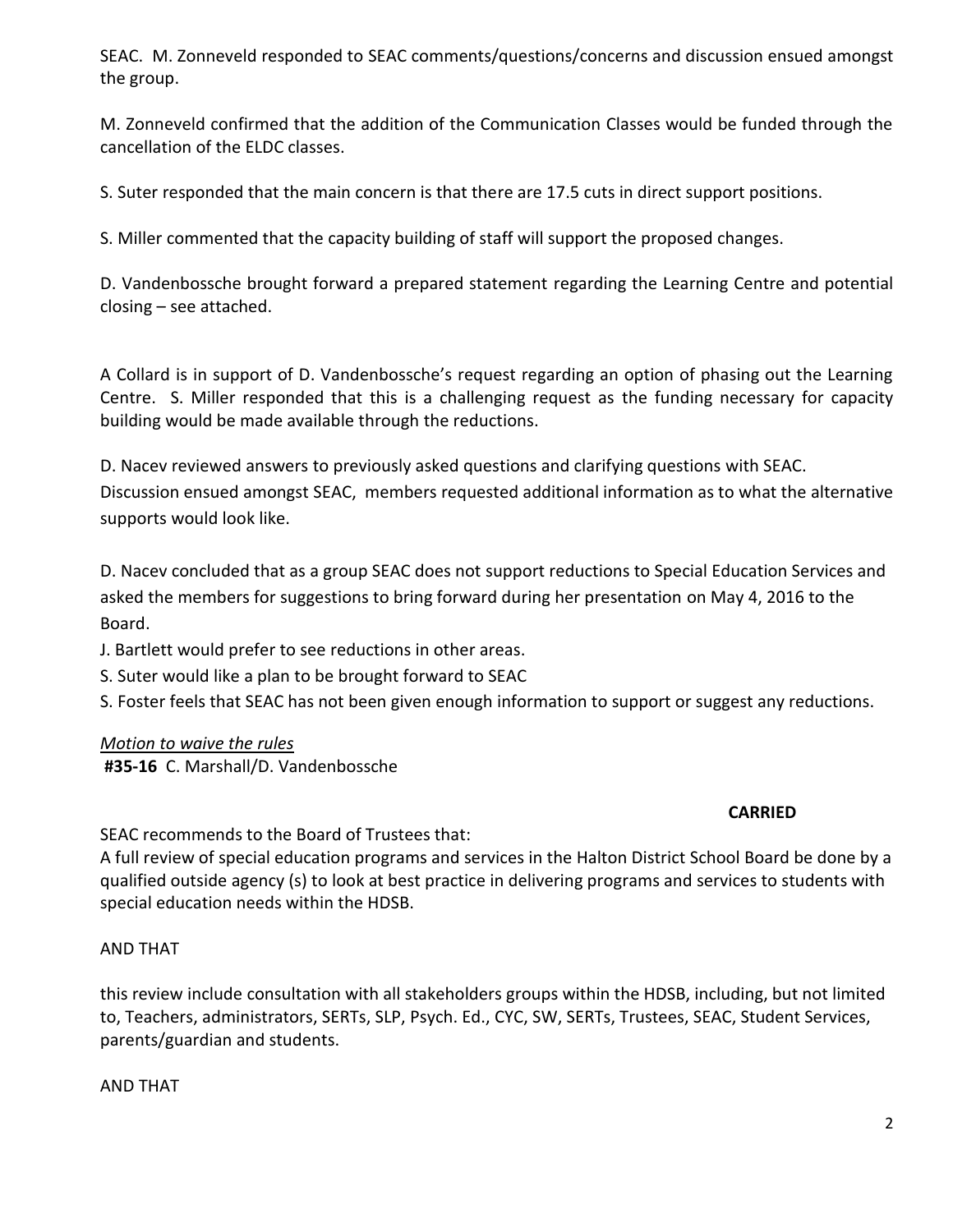this review be started as soon as possible; and in any event in the Fall of 2016; to be finalized by March, 2017 for consideration during the budget process as well as prior to SEAC making any recommendations to the Board of Trustees on the 2017-18 Special Education Plan.

Rationale:

Changes are being made to special education programs and services without consultation with all stakeholders to know whether the changes being made are the best possible decisions, and whether they are in the best interests of students with special education needs.

An outside review of all special education programs and services was done previously by Dr. Sheila Bennett and was used to help put in place new ideas that support students, while at the same time removing those supports that were not effective.

With the budget restrictions the HDSB is under, it makes sense to hire someone to look at how to provide the programs and services required by students with special education needs within the HDSB. This could, in fact, reduce the amount of special education funding required.

**#36-16** L. Aker/S. Suter

SEAC chair will present to the Board of Trustees that SEAC cannot support the proposed budget cuts due to lack of information available on the plan to ensure the support for these students continues.

**#37-16** D. Nacev/J. Bartlett

# **ACTION**

4.1 *Motion to approve the Minutes of April 19, 2016 meeting*  **#38-16** L. Morris/J. Bartlett

**"**THAT the minutes of the April 19, 2016 SEAC meeting be approved."

4.3 Special Education Plan

S. Suter recommended that SEAC be provided with a list of the Special Education Plan amendments prior to the budget approval.

A. Collard questioned how you vote to support a plan that is not complete.

SEAC members discussed the time lines necessary for voting on the Special Education Plan and what documents are needed from HDSB in order for SEAC to vote on the Special Education Plan. It was decided amongst the members that a document outlining the current amendments to the Special Education Plan would be provided to SEAC by Friday May 6, 2016 along with the most up to date draft version of the 2016/2017 Special Education Plan document.

### **CARRIED**

**CARRIED**

**CARRIED**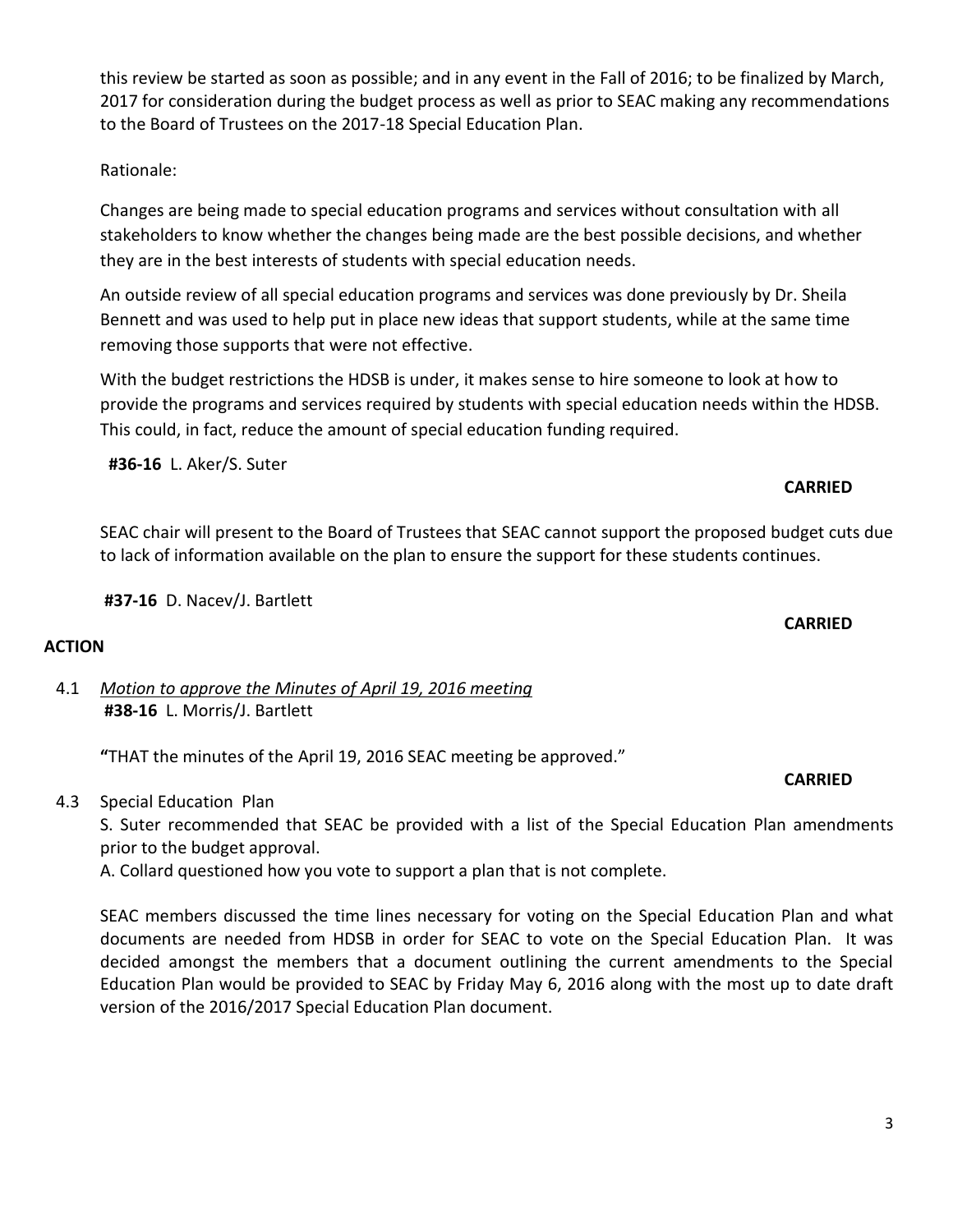**CARRIED**

4.2 Board Motion to Rescind

*Motion to waive the rules*  **#40-16** S. Foster/D. Vandenbossche

### **CARRIED**

### SEAC recommends that:

Motion M11-0216, requiring that the Special Education Plan be brought to trustees prior to budget approval in any given year, carried in December 2011, remain in place.

Rationale:

- The motion ensures that trustees know whether or not SEAC supports the Special Education Plan, including recommendations from Student Services and SEAC, prior to making final budget decisions.
- The motion ensures that trustees receive SEAC's input as one voice rather than hearsay from individual members.
- The motion ensures that members of SEAC feel that their considerable volunteer commitment is of value and is taken seriously by trustees.
- Timing has not been an issue in the past when:
	- a) Student Services maintains an updated Plan each year,
	- b) SEAC votes to support or not support the updated Plan in May, with Student Services and SEAC recommendations included as appendices, and
	- c) trustees review SEAC's recommendations prior to the completion of the budget review and before they make their final budget decisions in June.
- The Ministry does not require the budget to be approved until June 30.

## Background:

Motion M11-0216 was brought forward in December 2011 by Gillian Tuck-Kutarna, seconded by Dianna Bower, and was carried unanimously:

"Be it resolved that the Special Education Plan be brought to the Board in each year prior to approval of the budget for that same year."

**#41-16** L. Aker/D. Vandenbossche

## **Recorded vote:**

Learning Disabilities Association of Halton - Support

Halton Down Syndrome Association - Support

Association of Bright Children - Support

Easter Seals Ontario - Support

Autism Ontario - Support

A. Collard, Trustee Representative – No

R. Papin, Trustee Representative – No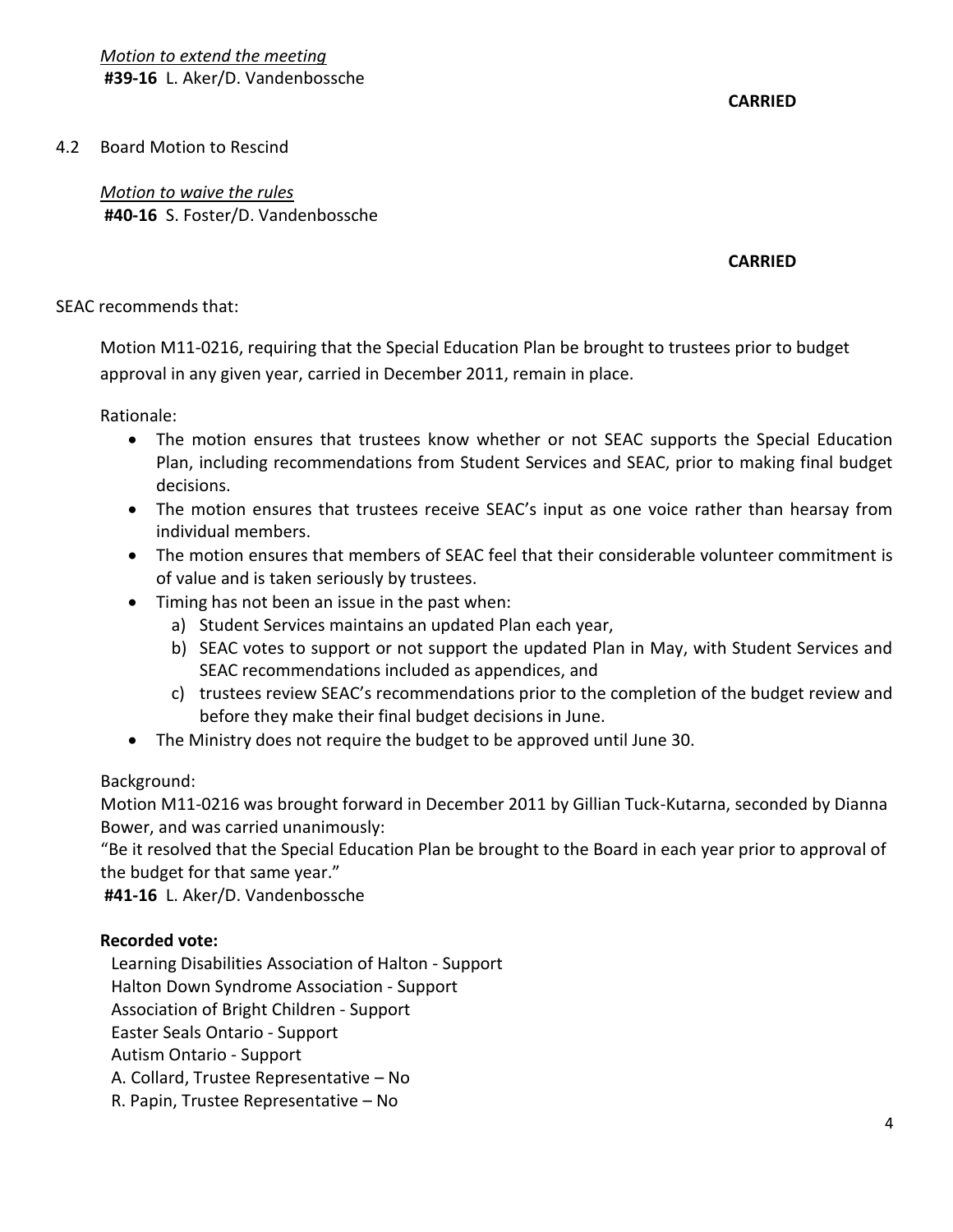J. Bartlett, Member at Large – Support L. Morris, Member at Large – Abstain D. Nacev, Member at Large – Support

**CARRIED**

**CARRIED**

Motion to move that once the documentation is received to support or not support the Special Education Plan, a motion will take place via email.  **#42-16** D. Nacev/L. Aker

### **5.0 QUESTIONS FROM THE PUBLIC**

Parent of a former HDSB student attended the meeting and brought forward a statement on behalf of her son who attended Frontenac PS and Bateman HS. During his time with HDSB this student attended the Learning Centre. The students statement outlined his support for the Learning Centre and it's services.

#### **6.0 OTHER URGENT BUSINESS**

L. Aker has questions around the annual IPRC annual review letter and the incorrect regulation number. L. Aker would also like to confirm if the suggested changes were incorporated into the letter.

- J. Lewis responded that vendor's have been contacted and changes are in progress.
- L. Aker would like confirmation when updates have been completed.

#### **7.0 NEXT AGENDA/ORDER PAPER**

Budget

#### **8.0 MOTION TO ADJOURN**

**#43-16** L. Aker/J. Bartlett

"THAT the meeting be adjourned."

The meeting adjourned at 10:25 pm

**CARRIED**

#### **LDAH thoughts re potential Spec Ed cuts of the Learning Centres.**

LDAH always speaks up for all students with special needs but first we are going to speak up for students with LDs. It is a known fact in our world that academic classrooms the way they are set up today are not a happy, comfortable or safe place for many students with LDs to be. Our students go to school every day with hope and come home beaten down and feeling dumb yet again until they don't want to go to school at all. Many do not show frustration or confusion at school as they try to "fit in" but then have meltdowns at home - a safe environment. Many students with Learning Disabilities act out and adults rush to address the behaviour issues.